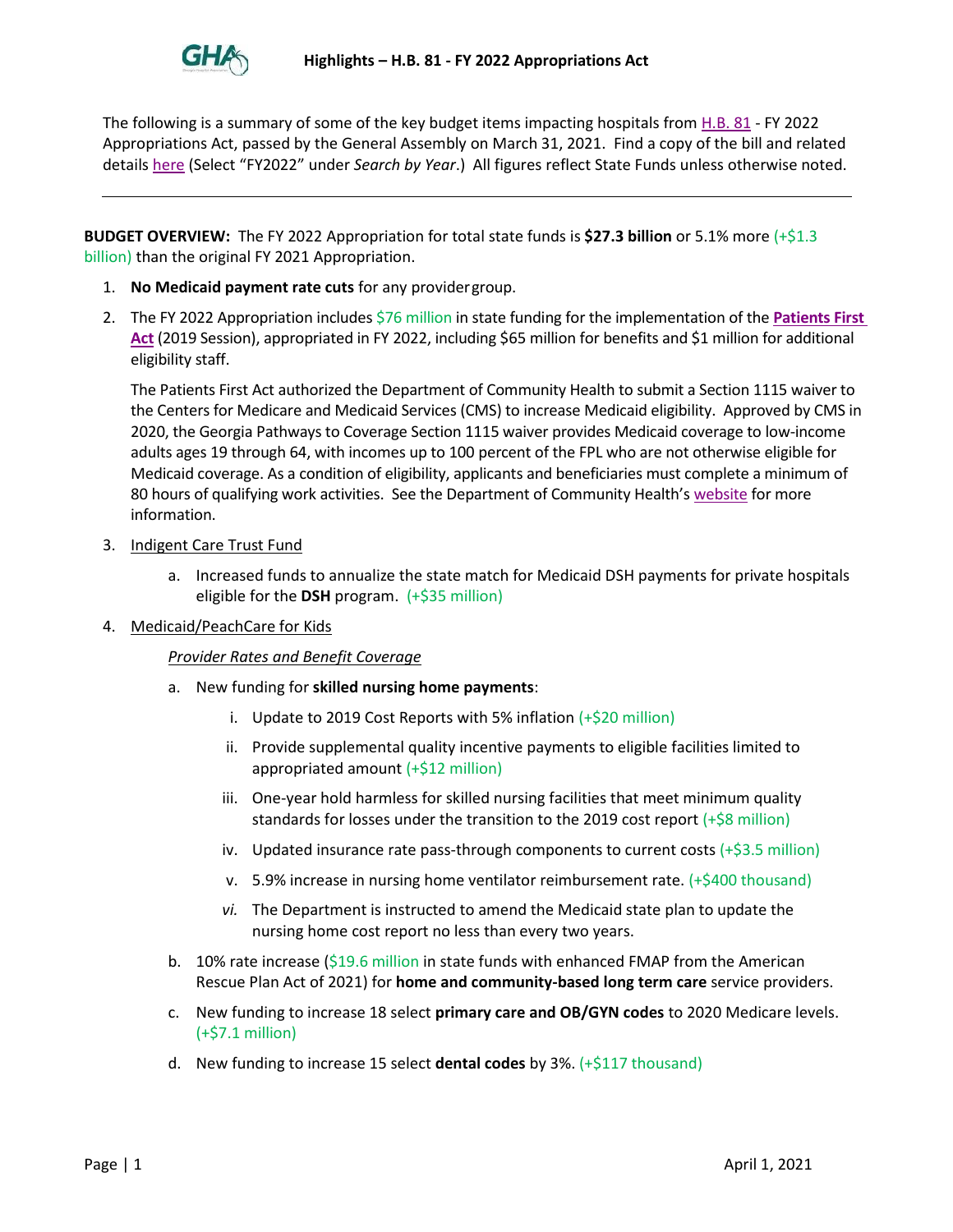

e. The Department of Community Health to evaluate the feasibility of funding **portable radiography** and accredited mobile imaging services in nursing homes, assisted living facilities, or in the home. (+\$250 thousand)

# *Medicaid Financing*

- f. Increased funds to restore a one-time reduction from a Care Management Organization (CMO) **retro rate amendment and risk corridors**. (+\$51 million)
- g. Additional funding for increases in Medicaid enrollment, medical services utilization, and medical trend. (+\$48million)
- h. Recognition of additional **Hospital Provider Payment (HPP) Program** (\$30 million) and **Nursing Home Provider Fee** (NHPF) (\$3 million) revenue used for the state share of Medicaid benefitsexpenditures. Increased HPP and NHPF funds are a function of the increase in the amount of revenue subject to assessment and not a change in the assessment methodology or amount.
	- a. FY 2022 Hospital Provider Fees = \$387,091,717
	- b. FY 2022 Nursing Home Provider Fees = \$159,928,774
- i. Increased funding for Medicaid costs related to **Medicare** parts B and D. (+\$12.8million)
- j. Savings to reflect the repeal of the **Health Insurer Fees.** (-\$39 million)
- 5. Medicaid Matching Rates

*(NOTE: impacts the departments of Community Health, Public Health, Behavioral Health and Developmental Disabilities and Human Services)*

- a. Due to the COVID-19 Public Emergency, the **FMAP increased** by 6.2 percentage points between July 1, 2020 through September 30, 2021 resulting in a need for less state funds to maintain total Medicaid funding levels in the FY 2021 appropriation (passed in 2020). State funds will need to be restored to the base for FY 2022 to replace the additional federal funds that were realized in FY 2021.  $(+\frac{2}{9}29 \text{ million})$
- b. On October 1, 2021, the **FMAP will decrease** from 67.30% to 67.03% and the enhanced FMAP will decrease from 88.61% to 76.92%; both resulting in a need for more state funds to maintain total funding levels. (+\$39 million)
- 6. State Health Benefit Plan
	- a. Authorization to use \$500 thousand in SHBP funding for a pilot program for a **drug deactivation system** that provides a safe disposal of unused prescription and over-the-counter medications.
	- b. Authorization to utilize existing funds to begin a pilot program for the use of **care coordination and technology in rural areas** for patients with chronic medical conditions.
- 7. Department of Community Health Administration
	- a. New funding for three **senior leadership** positions to support the department's increasing workload, including contract oversight. (+\$835 thousand)
	- b. Utilize existing funds of \$750 thousand and new state funds of \$50 thousand for operations of an **All-Payer Claims Database.**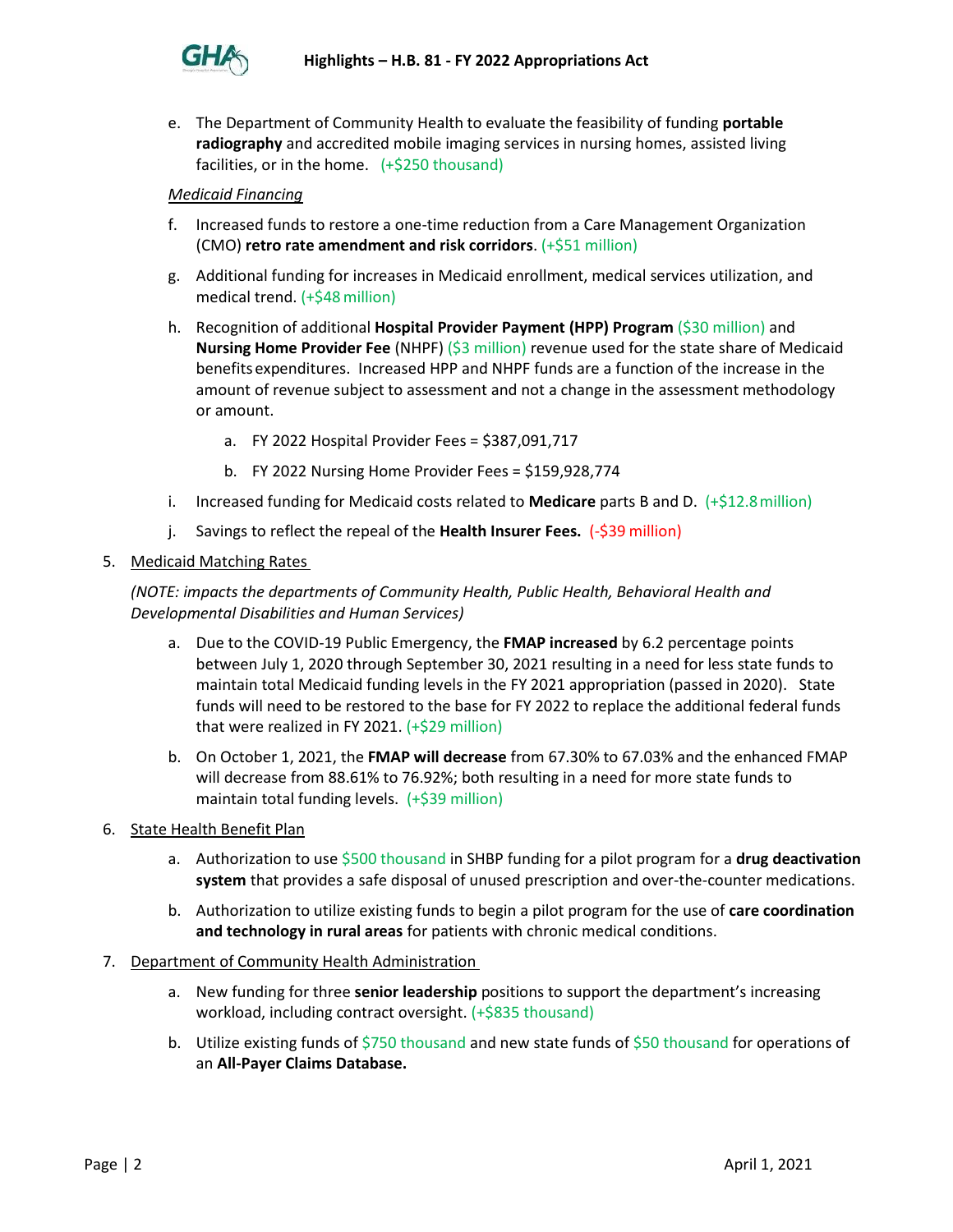

- c. Increased funding for a business support analyst, a financial analyst, and three compliance specialists to **support quality incentive payment** reimbursements. (+\$725 thousand)
- 8. Healthcare Facilities Regulation
	- a. Increased funds to support strategic measures for stabilizing staffing and addressing the surveying backlog in the **nursing home program**. DCH is required to submit reports twice a year addressing progress on implementation of the stabilization plan and the reduction of the survey backlog to the Chairs of the Appropriations committees and subcommittees for Health and the legislative budget offices. (\$7.5 million)
	- b. Annualized funding of  $$4.9$  million was made available for contractual services to ensure **safe and healthy living conditions** for residents of long-term care and health care facilities.
	- c. Additional funding for a nurse manager and two business support analysts to support skilled nursing facility quality incentive payment reimbursements. (+\$265 thousand).

#### 9. Health Care Access and Improvement

- d. \$500 thousand in funding earmarked for two **federally qualified health center** start up grants in Jeff Davis and Marion counties.
- e. Increased funding to provide an additional three-year grant to rural hospitals for **Electronic Intensive Care Units** (EICU) to improve patient outcomes and reduce the need for long distance travel away from local communities for this level of care. (+\$300 thousand)
- f. Increased funding for South Central Primary Care Center **dental program**. (+\$125 thousand)
- g. A reduction of \$6 million in one-time funding from FY 2021 for the **Rural Hospital Stabilization Grants** (from \$15 million to \$9 million). The Department of Community Health is required to review the grant process and report potential new formal grant process to the Chairs of the appropriations committees and subcommittees for Health and the legislative budget offices.
- h. Eliminate **start-up funding** for a charity clinic. (-\$100 thousand)

#### 10. Medical Education

- a. Funding for Year 2 of 3 of increased **medical education funding** for the Teaching Program in the Board of Regents. (+\$7.8 million)
- b. Funding for Year 2 of 7 for **Mercer School of Medicine's medical school campus in Columbus**. (+\$5.3 million)
- c. Matching funds for an endowment gift to the [MCG 3+ Program](https://www.augusta.edu/mcg/admissions/mcg3_plus/index.php#:~:text=Medical%20College%20of%20Georgia%20MCG%203%2B%20Program%3A%20Tailor-made,development%20of%20a%20novel%20curriculum%2C%20called%20MCG%203%2B.) at the Medical College of Georgia. (\$5.2 million)
- d. Funding for **188 new residency slots** in primary care medicine. (+\$2.6million)
- e. New operational funding for the **Medical College of Georgia Hospital and Clinics Program** in the Board of Regents. (+\$1.6 million)
- f. Funding for two **medical examiner/forensic pathologist** at Mercer School of Medicine. (+\$500 thousand)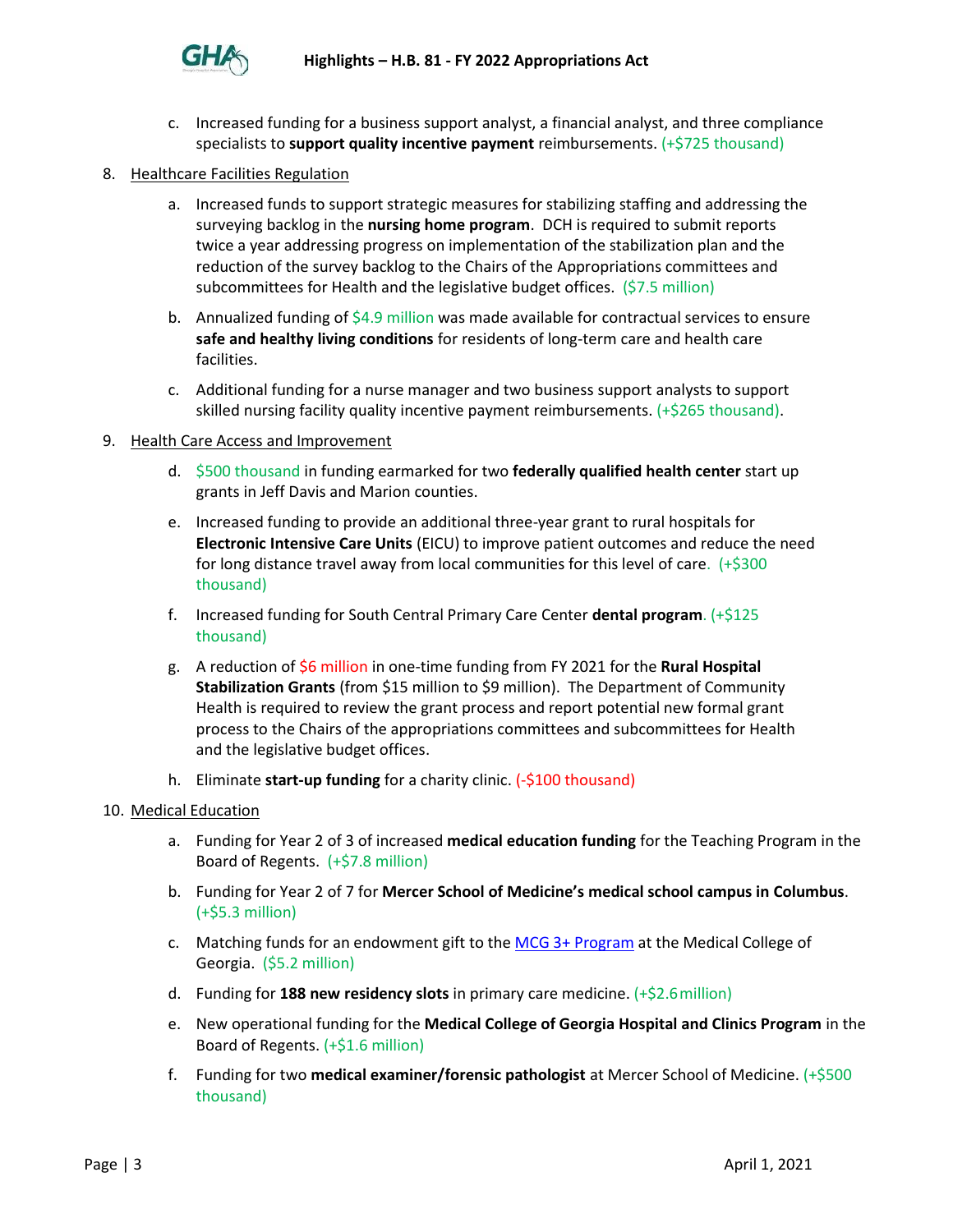

- g. Increase funds for the initial planning work for the establishment of **two graduate medical education programs**. (+\$300 thousand)
- h. Increased funds to expand the physician loan forgiveness program to include the **forensic pathology fellowship program** at Georgia Bureau of Investigation in partnership with the Medical College of Georgia. (+100 thousand).
- i. Direction to coordinate with medical education programs to develop graduate medical programs to address the shortage of **medical examiners and forensic pathologists**.

# 11. Public Health

- a. Increased funding for **newborn screening of Krabbe disease**. (+\$1 million)
- b. Annualized funding of  $$860$  thousand for a chief medical officer, a deputy commissioner of public health and a chief data officer hired in FY 2021 to support the agency with the COVID 19 pandemic response and ongoing **agency leadership**.
- c. New funding for a **nurse peer assistance program** to support nurses recovering from substance abuse. (+\$150 thousand)
- d. Recognition of federal funding for maintenance and operations of the **new vaccine management system** implemented in FY 2021.

# 12. Behavioral Health and Developmental Disabilities

- a. Increased funds for core services to promote equity among providers.  $(+\xi 6.5$  million)
- b. \$2 million in additional funding to accelerate the expansion of the **[Georgia APEX Program](https://dbhdd.georgia.gov/georgia-apex-program)**.
- c. \$400 thousand in additional funds for **suicide prevention** in the Adult and Child & Adolescent Mental Health programs.
- d. Partner with existing county resources to deliver **mental health telehealth** for the Adult Mental Health Program.

#### 13. Rural Initiatives

- a. \$40 million for the OneGeorgia Authority to establish a **Rural Innovation Fund** to assist rural communities in developing targeted solutions for economic, medical, technological, or infrastructure challenges within their regions.
- b. Additional funding of \$10 million for the **broadband infrastructure grant program** (established in the Amended FY 2021 Appropriations Act with \$20 million) to enable rural communities to leverage existing federal, local, and private resources to quickly target high-need broadband expansion within their areas.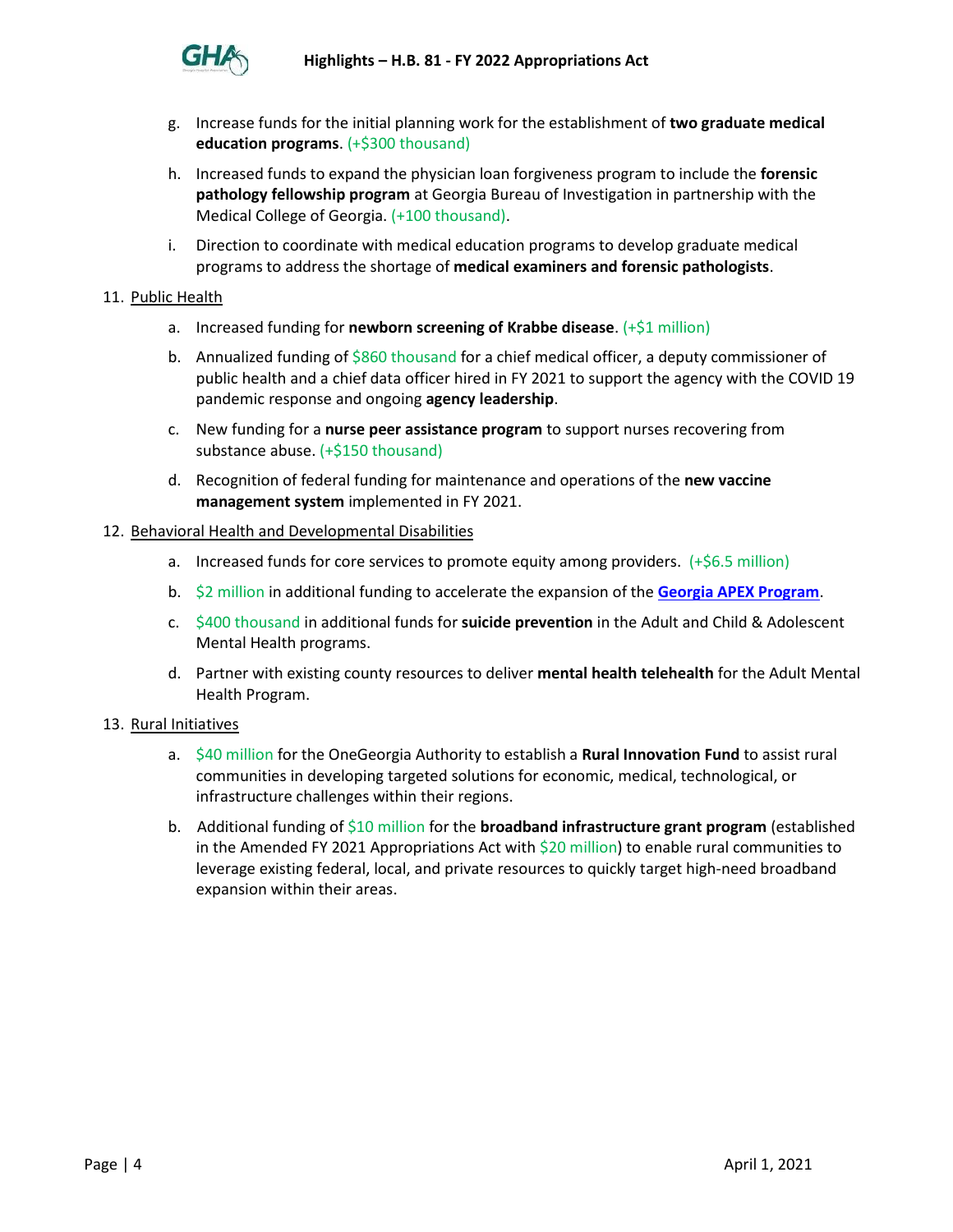

## 14. American Rescue Plan Act

H.B. 81 recognized the federal funding the state is expected to receive from the enactment of the [American Rescue Plan Act of 2021](https://www.congress.gov/bill/117th-congress/house-bill/1319) on March 11, 2021.

| <b>Department</b>                             | Program                                                                                 | Item                                                                                                                                                                                                                                                                    | <b>Amount</b>              |
|-----------------------------------------------|-----------------------------------------------------------------------------------------|-------------------------------------------------------------------------------------------------------------------------------------------------------------------------------------------------------------------------------------------------------------------------|----------------------------|
| <b>Behavioral Health and</b><br>Developmental | <b>Adult Addictive</b><br><b>Diseases</b>                                               | <b>Substance Abuse Grant</b>                                                                                                                                                                                                                                            | \$45,985,000               |
| <b>Disabilities</b>                           | <b>Adult Mental Health</b><br>Services<br><b>Child Mental Health</b><br><b>Services</b> | <b>Community Mental Health Block</b><br>Grants                                                                                                                                                                                                                          | \$45,491,000               |
| <b>Community Affairs</b>                      | <b>Special Housing</b><br>Initiatives                                                   | <b>Emergency Food and Shelter</b><br>Program                                                                                                                                                                                                                            | \$12,351,000               |
| <b>Community Health</b>                       | Aged Blind and<br><b>Disabled</b>                                                       | FMAP for Home and Community<br><b>Based Services</b>                                                                                                                                                                                                                    | \$5,735,269                |
|                                               |                                                                                         | <b>Supplemental Quality Incentive</b><br>Payments to SNFs                                                                                                                                                                                                               | <b>Amount Not</b><br>Noted |
| Early Care and Learning                       | <b>Child Care Services</b>                                                              | Child Care and Development<br><b>Block Grant</b>                                                                                                                                                                                                                        | \$606,960,000              |
|                                               |                                                                                         | <b>Head Start Coordination</b>                                                                                                                                                                                                                                          | \$26,728,000               |
|                                               |                                                                                         | <b>Child Care Stabilization Grants</b>                                                                                                                                                                                                                                  | \$970,772,000              |
|                                               |                                                                                         | Increased matching of the CCDF                                                                                                                                                                                                                                          | \$17,504,000               |
| <b>Economic Development</b>                   | Georgia Council for the<br>Arts - Special Project                                       | National Endowment for the Arts<br>Grants                                                                                                                                                                                                                               | \$914,000                  |
|                                               | Tourism                                                                                 | National Endowment for the<br><b>Humanities Grants</b>                                                                                                                                                                                                                  | \$1,142,000                |
| Education                                     | <b>Federal Programs</b>                                                                 | <b>Special Education Grants for</b><br><b>States</b>                                                                                                                                                                                                                    | \$89,976,000               |
|                                               |                                                                                         | <b>Emergency Assistance to Non-</b><br><b>Public Schools</b>                                                                                                                                                                                                            | \$65,585,000               |
|                                               | <b>Quality Basic Education</b><br>Program                                               | <b>Elementary and Secondary</b><br>School Emergency Relief Fund                                                                                                                                                                                                         | \$4,249,371,000            |
| Office of the Governor                        | Governor's Office                                                                       | (a) to respond to the Public<br><b>Health Emergency</b><br>(b) to respond to workers<br>performing essential work during<br>the PHE<br>(c) for the provision of<br>government services<br>(d) necessary investments in<br>water, sewer, and broadband<br>infrastructure | \$4,654,502,000            |
|                                               |                                                                                         | Coronavirus Capital Projects<br>Funds                                                                                                                                                                                                                                   | \$261,682,000              |